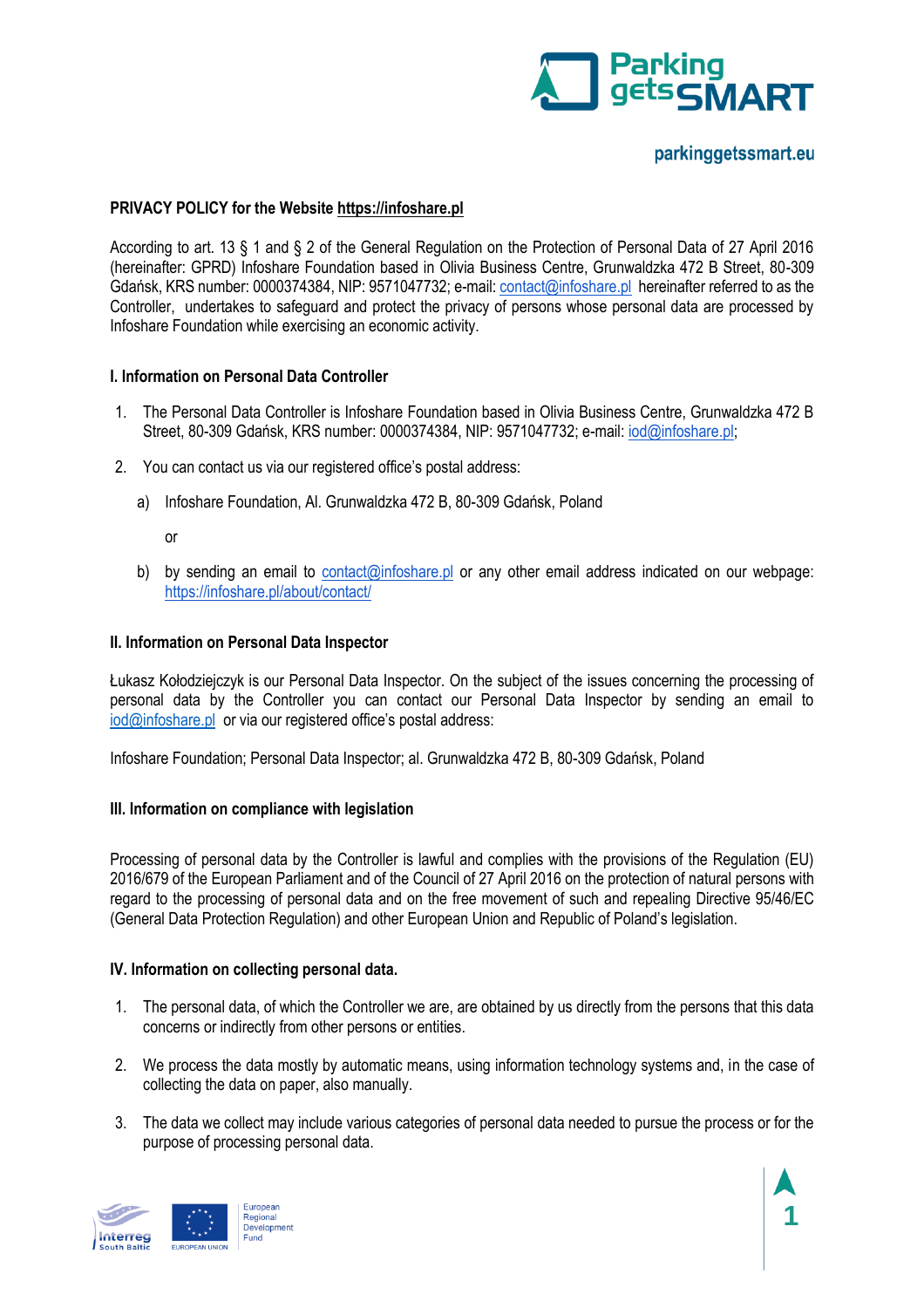

4. Each time we collect your personal data, we will inform you in detail about all the aspects concerning personal data collection for the purposes of pursuing each process, activities or the purpose of processing the personal data, along with the relevant information clauses.

## **V. Personal data collected directly**

- 1. The personal data may be collected by us from you, directly according to pursuing the processes connected with our business undertakings.
- 2. Each time we begin processing your personal data, that was collected directly from you, we will fulfill the obligation to provide information. Consequently we will inform you about: (1) personal data controller; (2) the contact details of the data protection officer, (3) the purposes of the personal data processing, (4) the grounds of legality of personal data processing; (5) the legal grounds of personal data processing; (6) the intention to transfer personal data to third country or international organisations; (7) appropriate or suitable safeguards of the personal data; (8) the means by which to obtain a copy of the personal data; (9) the period for which the personal data will be stored, or if that is not possible, the criteria used to determine that period; (10) the existence of the right to request from the controller access to and rectification or erasure of personal data or restriction of processing concerning the data subject or to object to processing as well as the right to data portability; (11) where the processing is based on a consent, the existence of the right to withdraw consent at any time; (12) the right to lodge a complaint with a supervisory authority, (13) whether the provision of personal data is a statutory or contractual requirement, or a requirement necessary to enter into a contract, as well as whether the data subject is obliged to provide the personal data and of the possible consequences of failure to provide such data; (14) the existence of automated decision-making, including profiling, at least in those cases, meaningful information about the logic involved, as well as the significance and the envisaged consequences of such processing for the data subject.
- 3. If we intend to further process the personal data for a purpose other than that for which the personal data were collected, we will provide you prior to that further processing with information on that other purpose and with any relevant further information.
- 4. We will make every effort for the information to be conveyed to you in clear and plain language and for you to receive it before sharing your personal data with us or as soon as possible after we obtain this data as well as for you to have constant access to them regardless of your personal data being obtained by us directly from you or indirectly.
- 5. You can find more information regarding the rights of the personal data subjects in the appropriate information clause.

## **VI. The personal data collected indirectly**

- 1. The personal data may be collected by us indirectly in accordance with pursuing the processes connected with our business undertakings.
- 2. When obtaining personal data from other persons or entities, we will make sure that the informational duties were fulfilled properly. In accordance with arrangements made with the person or entity that disclose your personal data to us, you can be provided by this person, entity or us with a corresponding information clause that indicates from which source the personal data originates.

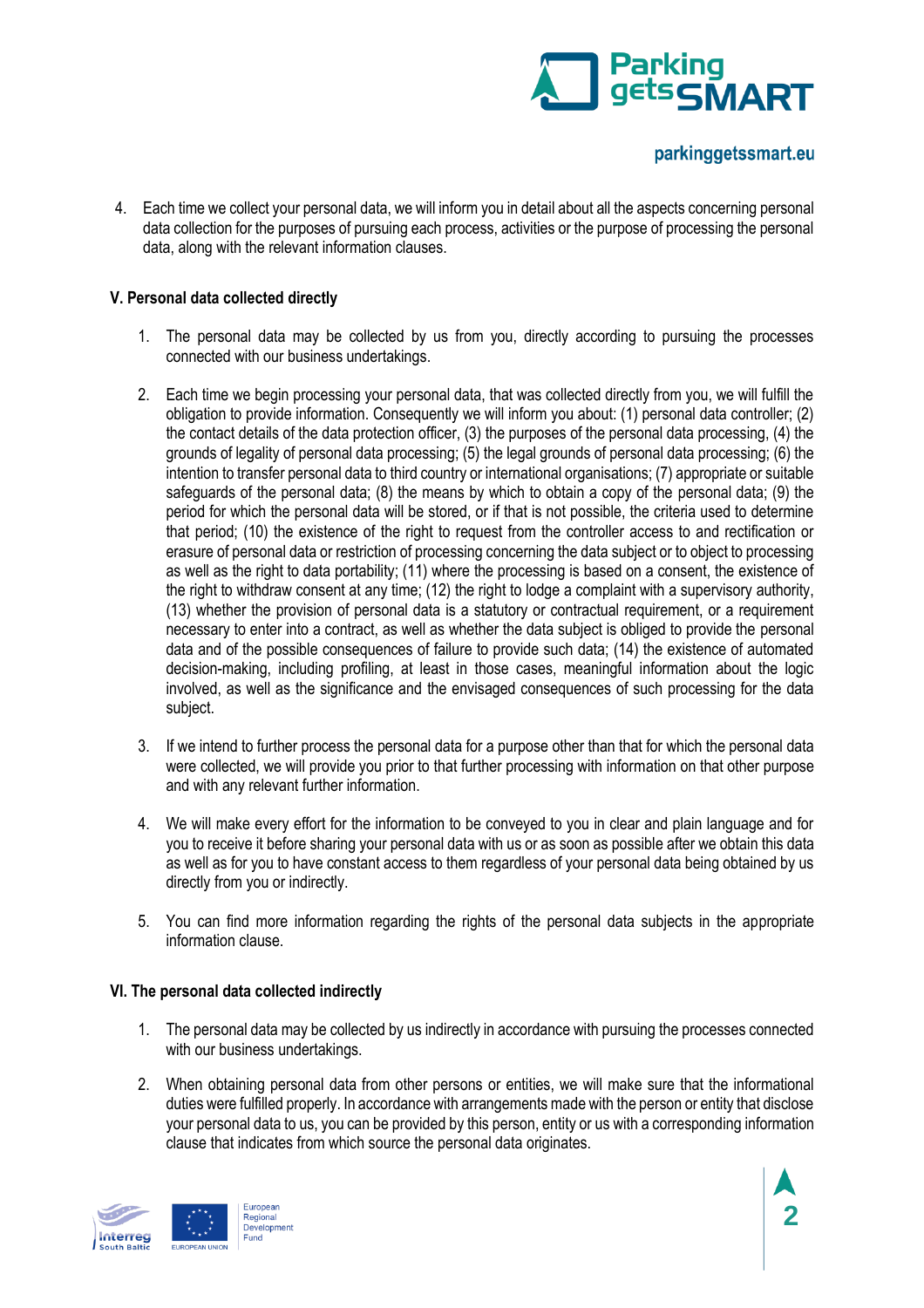

- 3. We will make every effort for the information to be conveyed to you in clear and plain language and for you to receive it before sharing your personal data with us or as soon as possible after we obtain this data as well as for you to have constant access to them regardless of your personal data being obtained by us directly from you or indirectly.
- 4. You can find more information regarding the rights of the personal data subjects in the appropriate information clause.

## **VII. The personal data collected by automatic means**

- 1. We may obtain the data provided by your web browser, the device you are currently using or your mobile network service provider while using our websites or communicating by means of electronic communication. Obtained data concerns the way you use our website and services and is used by us to monitor the interest of our offer, improving currently used solutions and matching the content and offers to our clients and to improve the communication.
- 2. You can find more information regarding the rights of the personal data subjects in the appropriate information clause.

## **VIII. Information on the purposes of processing the personal data**

- 1. We undertake to monitor and periodically review the purposes of processing the personal data and to remove and anonymise such data whenever the purpose for which they were collected would be achieved.
- 2. Each we collect your personal data, you will be provided with the purpose of its collection.
- 3. We will make every effort for the information to be conveyed to you in clear and plain language and for you to receive it before sharing your personal data with us or as soon as possible after we obtain this data as well as for you to have constant access to them regardless of your personal data being obtained by us directly from you or indirectly.
- 4. You can find more information regarding the rights of the personal data subjects in the appropriate information clause.

## **IX. Information on the legal basis of processing the personal data**

- 1. We undertake to monitor and periodically review the lawfulness of the personal data processing and to erase and anonymise such data when the personal data is no longer necessary in relation to the purposes for which they are collected or otherwise processed.
- 2. Each time we collect your personal data, you will be informed about the legitimate basis of the processing, laid down by law and provisions that oblige us or entitle you to process your personal data.
- 3. We will make every effort for the information to be conveyed to you in clear and plain language and for you to receive it before sharing your personal data with us or as soon as possible after we obtain this data as well as for you to have constant access to them regardless of your personal data being obtained by us directly from you or indirectly.

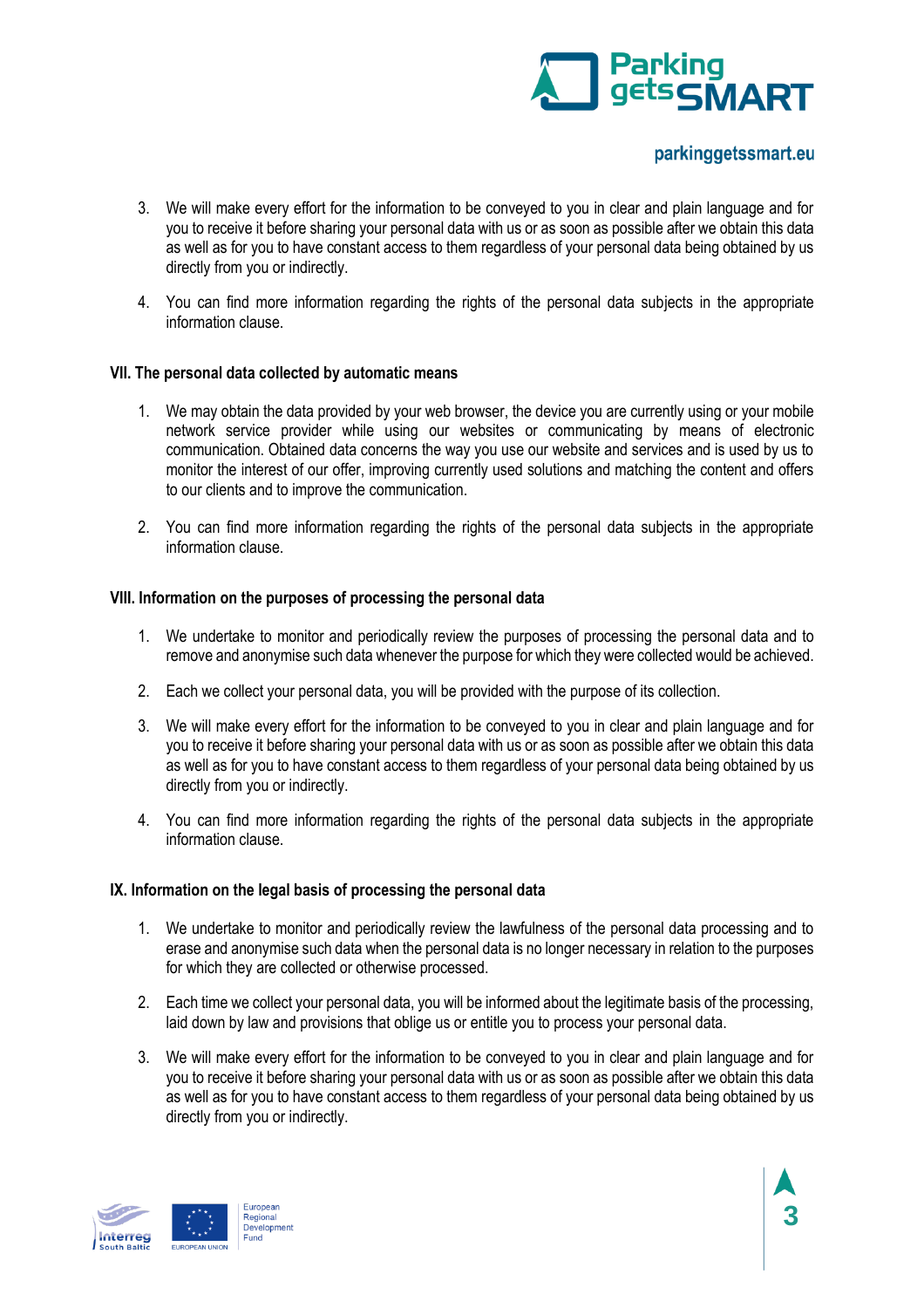

- 4. Your personal data may be processed by us in a situation when: (1) you give us your consent to process your data; (2) it is necessary in the context of a contract of which part you are or the activities that we undertake to fulfill the duties before concluding the contract on your demand; (3) processing is carried out in accordance with a legal obligation to which the subject we are; (4) it is necessary to protect an interest which is essential for yours or another person's vital interests; (5) it is necessary for the performance of a task carried out in the public interest; (6) the processing is necessary to reach the goals that stem from our legitimate interest or the interests of the third party – excluding situations your fundamental rights and freedoms overrides such interests.
- 5. With regard to valid legal grounds for personal data processing European Union's law and Republic of Poland's law provisions shall apply.
- 6. You can find more information regarding the rights of the personal data subjects in the appropriate information clause.

## **X. Information of the period of processing the personal data**

- 1. We commit to monitoring and periodically reviewing the storage period of the personal data processing and to erase and anonymise such data in accordance with this period's limitation.
- 2. Each time we collect your personal data, you will be informed about the period your data will be processed in.
- 3. We will make every effort for the information to be conveyed to you in clear and plain language and for you to receive it before sharing your personal data with us or as soon as possible after we obtain this data as well as for you to have constant access to them regardless of your personal data being obtained by us directly from you or indirectly.
- 4. You can find more information regarding the rights of the personal data subjects in the appropriate information clause.

## **XI. Information on the recipients of the personal data**

- 1. We commit to constant monitoring and periodically reviewing the recipients of the personal data i.e. the subjects to whom the data would be disclosed.
- 2. Each time we begin processing your personal data, you will be informed about the recipients or the categories of the recipient your data will be shared with.
- 3. We will make every effort for the information to be conveyed to you in clear and plain language and for you to receive it before sharing your personal data with us or as soon as possible after we obtain this data as well as for you to have constant access to them regardless of your personal data being obtained by us directly from you or indirectly.
- 4. Transmission of the personal data will be performed only when needed and to the extent that it is necessary.

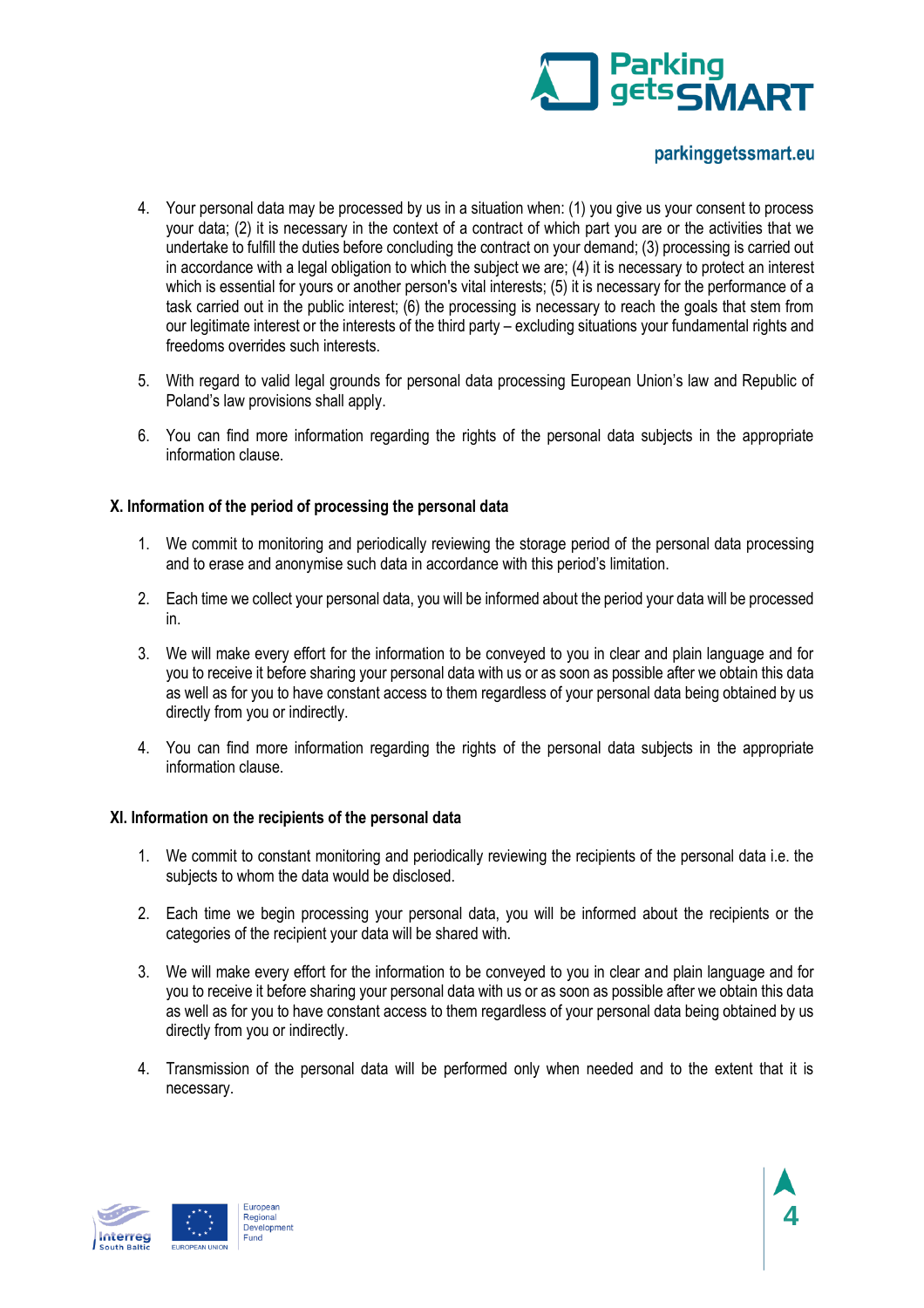

- 5. Your data may be disclosed to our employees, co-workers, subcontractors, our Data Protection Officer, in the event of fulfilling legal, internal, and contractual obligations.
- 6. You can find more information regarding the rights of the personal data subjects in the appropriate information clause.

## **XII. Information on the exercised rights of the data subject**

- 1. We commit to map out, implement constant monitoring and periodical verification of the procedures regarding the exercise of rights of the data subjects i.e. persons the data pertains to.
- 2. Each time we begin processing your personal data, we will inform you about the rules of exercise of your rights with regards to processing your personal data by us.
- 3. We will make every effort for the information to be conveyed to you in clear and plain language and for you to receive it before sharing your personal data with us or as soon as possible after we obtain this data as well as for you to have constant access to them regardless of your personal data being obtained by us directly from you or indirectly.
- 4. Below, you can find the general information about the methods and the scope of exercise of the rights you have with regard to processing your personal data by us.

## **XIII. Notifying about demands to exercise the rights of the data subject**

- 1. We provide all possible and accessible technical and organisational means, for persons of which we process the personal data to freely exercise their rights.
- 2. Hence we request any applications or demands concerning the exercise of rights to our email address: [contact@infoshare.pl](mailto:contact@infoshare.pl)
- 3. In justified occurrences, we might ask you to provide us with additional information or essential documents confirming your identity in order to perform a correct verification of the person.

## **XIV. The right to freely give or revoke consent to process personal data**

- 1. You have the right to freely give or revoke consent to process personal data. In case your personal data is processed on the basis of the consent you have given, we ensure you the possibility to revoke it at any given moment. Your personal data might also be processed on the basis of a legally justified aim which is the marketing of our products and services, among others. In such case we will also provide you with the possibility to revoke the consent or voice objection with regard to the said conduct.
- 2. Revoking the consent will be instantaneous from the moment this action is taken and will not affect the data processing that took place before the revocation. Revoking the consent will not have any negative consequences for you, however, it can prevent you from further using the Service or our web pages in a certain manner.

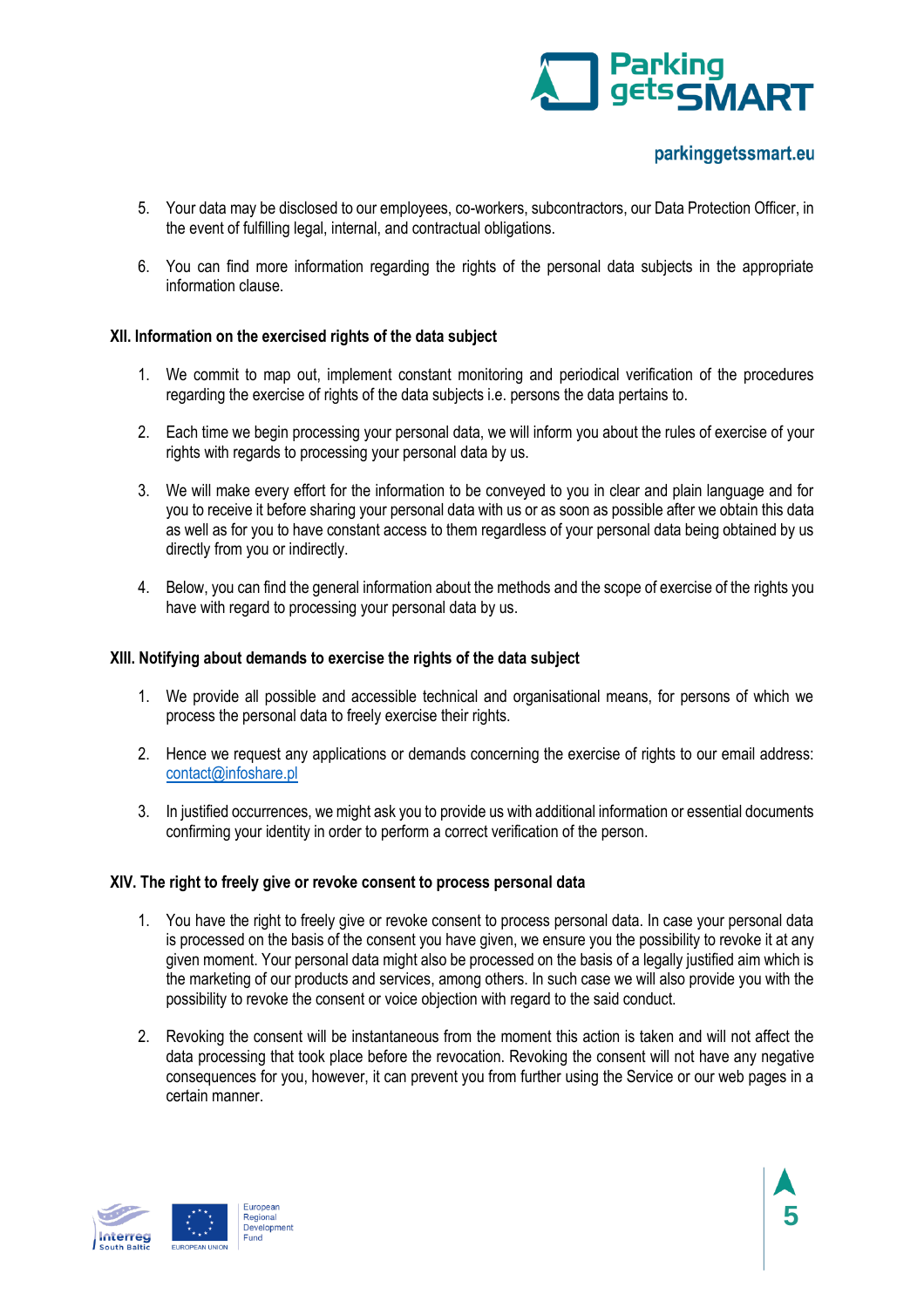

## **XV. The right to access personal data**

- 1. You have the right to access the personal data you shared with us. We exercise this right primarily through means of electronic communication by sharing information you have provided us with - the one we currently have.
- 2. You can also receive copies of the information we have. In such a case, we will provide you with a copy of the personal data you have shared with us in a structured, commonly used, and machine-readable format. We will not charge any fees for the preparation and issue of the first copy.
- 3. In case of further demands, we might charge a fee stemming from the costs of preparing and issuing this data. In such a case, you will be informed about the amount of the fee before the data copy is prepared.

#### **XVI. The right to rectify personal data**

- 1. You have the right to rectify (correct) your personal data. We exercise this right primarily through means of electronic communication allowing you to forward information about correcting your personal data.
- 2. In case it is not possible, you have the right to demand us to correct the data accordingly, supplement or remove it immediately.

#### **XVII. The right to remove personal data**

- 1. You have the right to demand your personal data to be removed. We exercise this right on the basis of a clear demand for data removal forwarded to us. The personal data removal demand might result in cessation of delivery of the Service or usage of the tools shared with us or services of our trusted Partners.
- 2. You can exercise the right to remove the personal data if: (a) the data is no longer necessary for the purposes they were collected for or are no longer processed in a different manner; (b) you revoke the consent to process personal data on which the processing is based and there is no other legal basis allowing further processing; (c) the personal data was processed unlawfully; (d) the personal data must be removed in order to comply with the obligation foreseen in the law either of the EU or the member state.
- 3. However, the performance of the right to remove personal data might be limited if its processing is essential for us to execute the obligation stemming from the legislation or determination, pursuit and defence of claims.

#### **XVIII. The right to restrict the processing of personal data**

- 1. You have the right to demand a restriction in processing personal data. We exercise this right on the basis of a clear demand of the restriction with a justification forwarded to us.
- 2. You can exercise the right to limit the processing of the personal data: (a) if you are questioning the correctness of the data - for a period allowing for the correctness of the questioned data to be checked; (b) processing of the personal data is unlawful but you are opposing the personal data to be removed; (c) the personal data we are processing are no longer necessary for the realisation of the aim we were

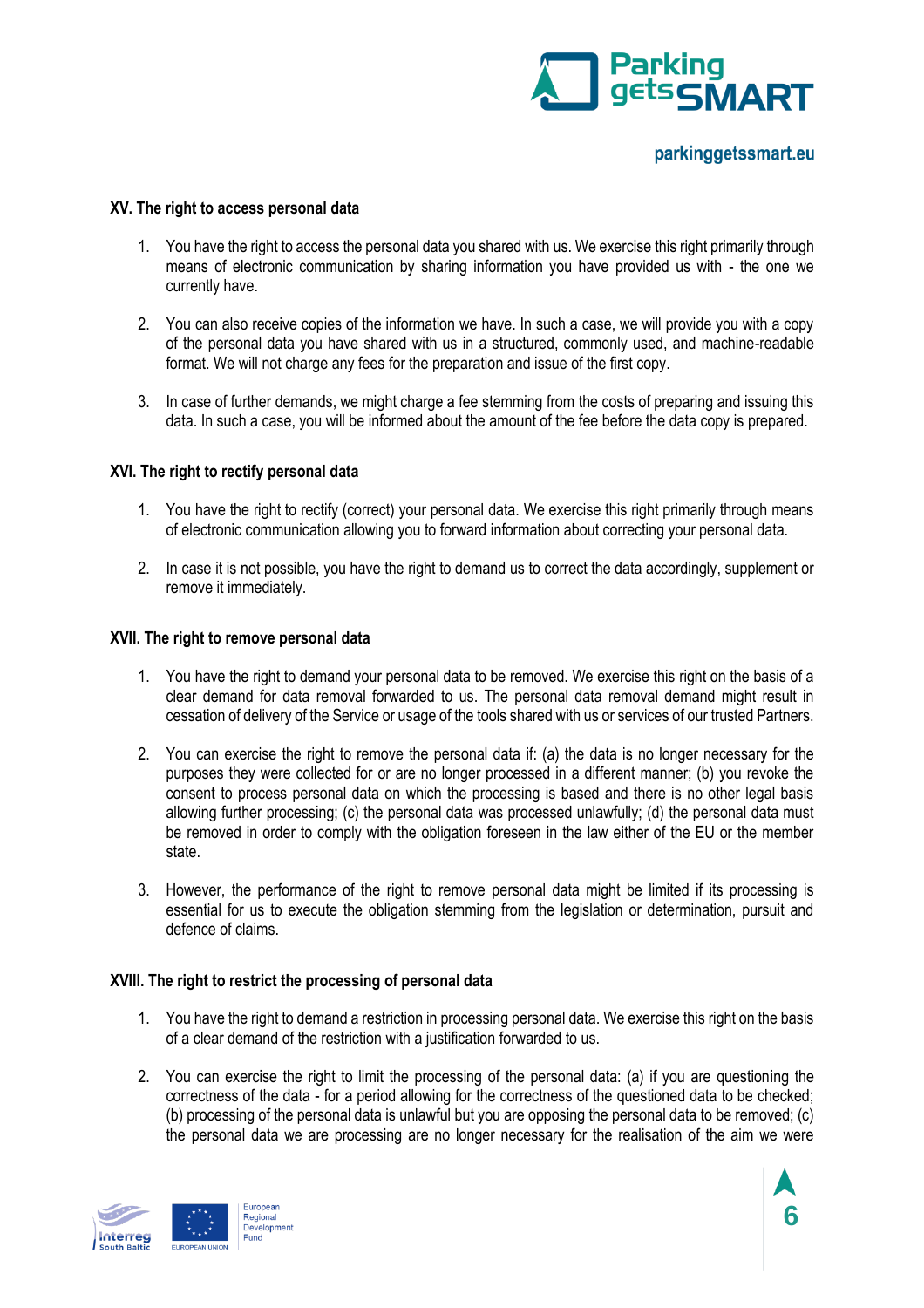

processing it for but you need them for the purpose of determination, pursuit and defence of claims; (d) you are raising objection to processing of the personal data due to specific situation that was indicated in the provisions of the data protection laws.

## **XIX. The right to objection to the processing of personal data**

- 1. You have the right to object to the processing of your personal data. We exercise this right on the basis of a clear objection to the processing of your personal data forwarded to us.
- 2. You can exercise the right to object to the processing of your personal data in case the processing is taking place due to the realisation of our legitimate interest - e.g. marketing of our products and services.

## **XX. The right to transfer personal data**

You have the right to issue a demand concerning a transfer of personal data to a different provider of services. However, due to safety reasons and a lack of standards connected to transferring the data, we are unable to comply with such demand. In accordance with the rules employed by us, you can request a copy of the personal data shared with us.

## **XXI. The right to lodge a complaint to the supervisory authority**

- 1. You have the right to make a complaint connected to the processing of your personal data to the supervisory authority i.e. to the President of the Personal Data Protection Office (UODO), Stawki 2; 00- 193 Warsaw.
- 2. We respect your privacy and assure you the ability to exercise the right stemming from the data protection law. In order to avoid unnecessary disputes, we encourage you to contact our Data Protection Officer [iod@infoshare.pl](mailto:iod@infoshare.pl) or our team [contact@infoshare.pl](mailto:contact@infoshare.pl) before making such a complaint.

## **XXII. Restrictions connected to the exercise of the rights of a personal data subject**

- 1. The right and the means of their realisation mentioned above might be restricted in justified circumstances. Such a situation is possible if the restriction is stemming from the obligations we are bound by that are specified in the legislation. In this case, we will forward suitable information along with the justification of our decision to you.
- 2. You can find more information regarding the rights of the personal data subjects in the appropriate information clause.

## **XXIII. Information on the obligation of data submission**

- 1. We commit ourselves to constant monitoring and periodical verification of the obligation to submit personal data.
- 2. Each time we begin processing your personal data, we will inform you about the voluntariness or obligation of submitting the personal data as well as the consequences stemming from failure to fulfill this obligation.

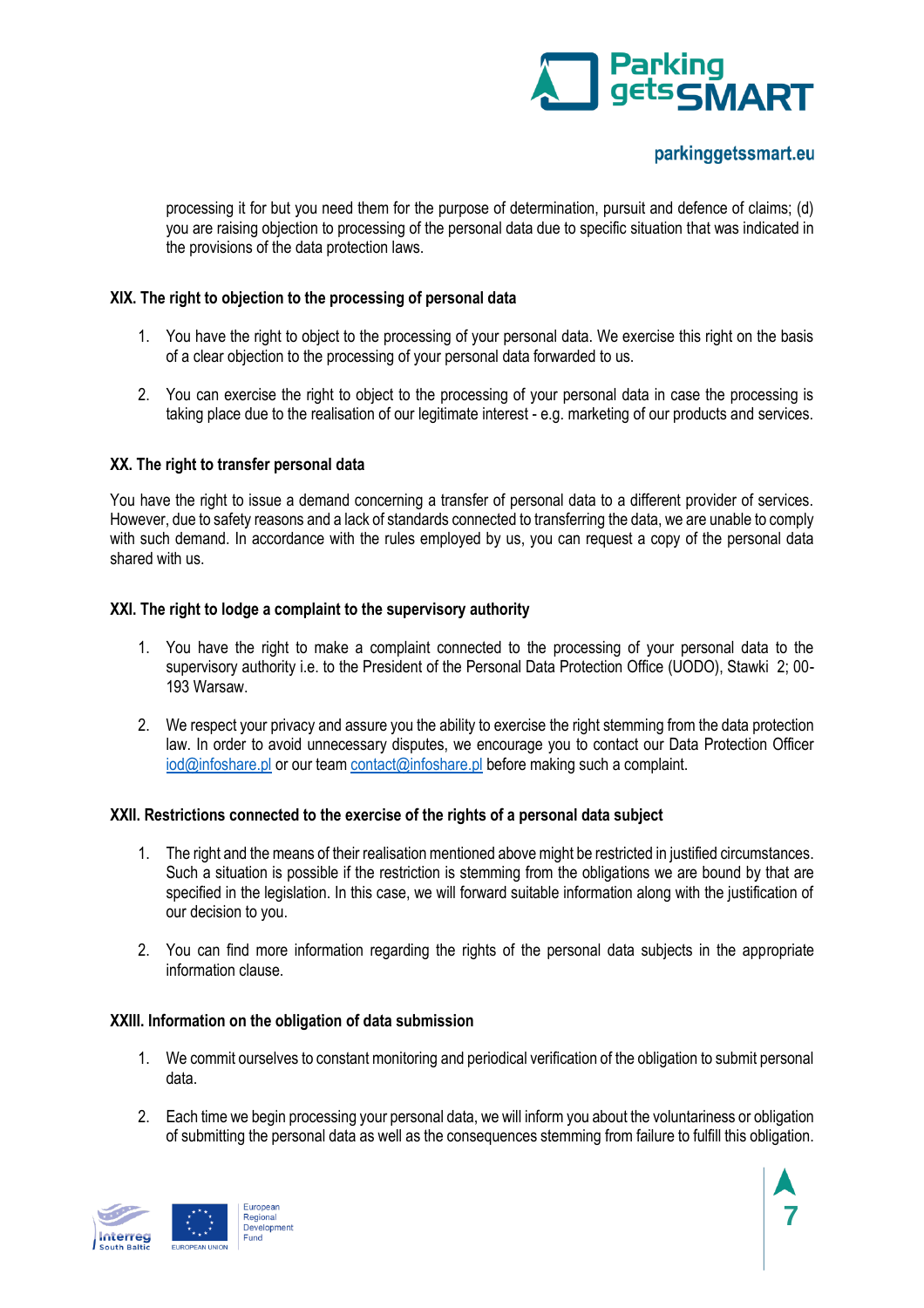

- 3. We will make every effort for the information to be conveyed to you in clear and plain language and for you to receive it before sharing your personal data with us or as soon as possible after we obtain this data as well as for you to have constant access to them regardless of your personal data being obtained by us directly from you or indirectly.
- 4. You can find more information regarding the rights of the personal data subjects in the appropriate information clause.

## **XXIV. Information on automatic data processing**

- 1. We commit ourselves to constant monitoring and periodical verification of the rules and employed techniques of automatic personal data processing.
- 2. Each time we begin processing your personal data, we will inform you about the automatic data processing, in particular automatic decision-making as well as the meaning and the anticipated consequences of the automatic personal data processing.
- 3. We will make every effort for the information to be conveyed to you in clear and plain language and for you to receive it before sharing your personal data with us or as soon as possible after we obtain this data as well as for you to have constant access to them regardless of your personal data being obtained by us directly from you or indirectly.
- 4. You can find more information regarding the rights of the personal data subjects in the appropriate information clause.

## **XXV. Information on profiling**

- 1. We commit ourselves to constant monitoring and periodical verification of the rules and employed techniques of profiling on the basis of personal data.
- 2. Each time we begin processing your personal data, we will inform you about the profiling based on personal data, particularly in the context of analysis or projection of the aspects concerning the effects of your work, economic situation, health, personal preferences, interests, credibility, behaviour, location or information on movement as well as the meaning and consequences of such profiling.
- 3. We will make every effort for the information to be conveyed to you in clear and plain language and for you to receive it before sharing your personal data with us or as soon as possible after we obtain this data as well as for you to have constant access to them regardless of your personal data being obtained by us directly from you or indirectly.
- 4. You can find more information regarding the rights of the personal data subjects in the appropriate information clause.

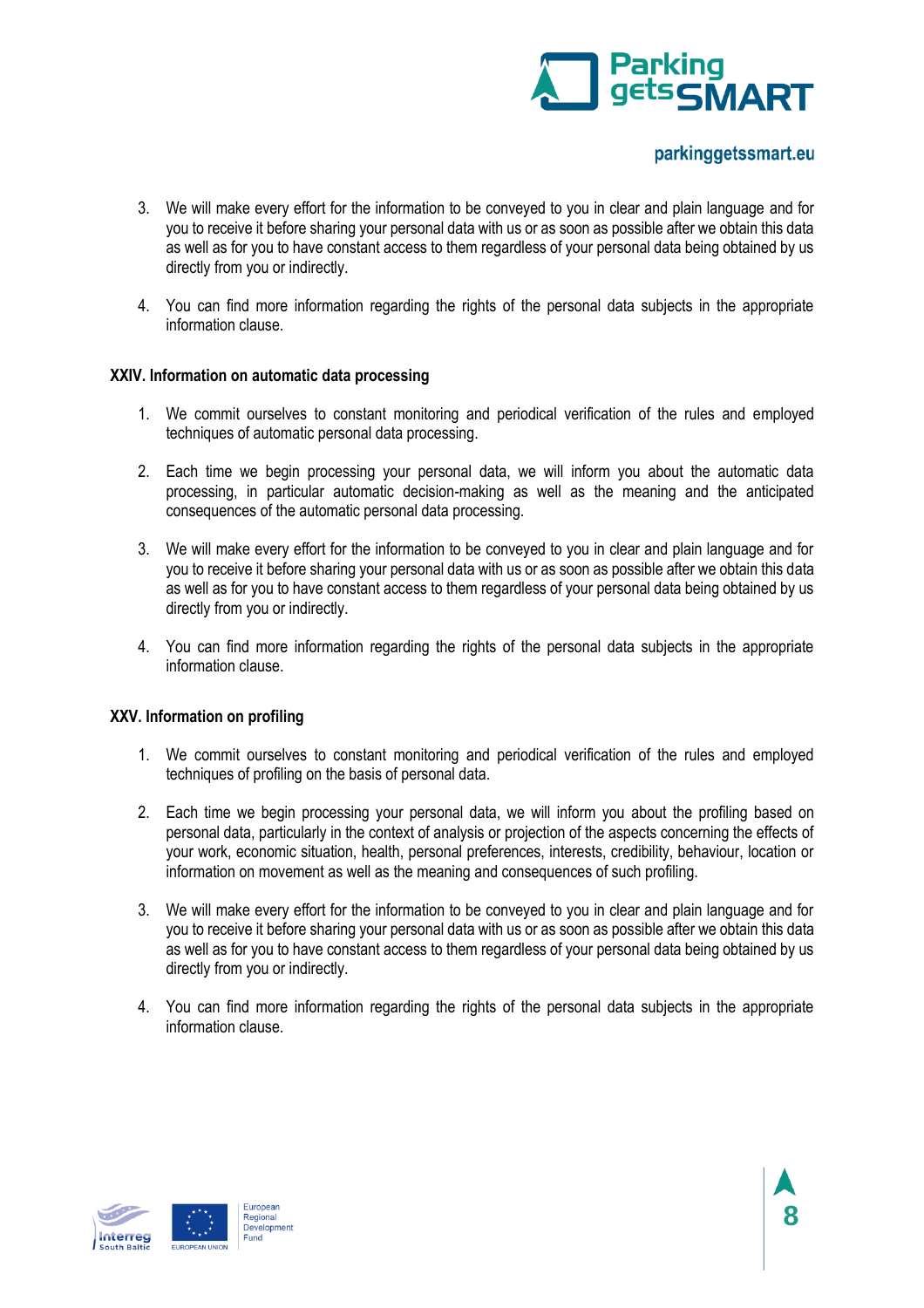

### **XXVI. Information about cookies**

Cookies are a type of technology that saves data and collects it from devices that you are using when visiting our websites, using our solutions, tools, and services available via a web browser, or reading e-mail messages referring to websites (containing graphic elements).

In addition to cookies, we and the providers of the tools and services are using other available technologies allowing for saving information in your system/web browser in the appropriate data stores (Session Storage, Local Storage, IndexedDB).

We may place code snippets of analytical tools provided by other providers on our websites These solutions are used to monitor the quality of our websites and our services, their operation and to monitor Users' behavior.

#### **Types of cookies and other technologies used on our websites**

Below is a description of the types of cookies and similar technologies.

| <b>TYPE OF TECHNOLOGY</b>     | <b>APPLICATION DESCRIPTION</b>                                                                                                                                                                                                                                                                                                                                                                                                                                                |
|-------------------------------|-------------------------------------------------------------------------------------------------------------------------------------------------------------------------------------------------------------------------------------------------------------------------------------------------------------------------------------------------------------------------------------------------------------------------------------------------------------------------------|
| Session cookies               | Session cookies are created each time in the system - the<br>user's browser after creating a user session - that is<br>establishing a connection between the user's browser and<br>website.<br>given<br>а<br>Session cookies expire after the end of the user's session<br>e.g. closing the web browser window The information<br>contained in session cookies is then automatically deleted.                                                                                 |
| Permanent cookies (permanent) | Permanent cookies are created in the system - the user's<br>browser after the first visit to a given website or after<br>performing a specific action. Permanent cookies, unlike<br>session cookies, are not deleted at the end of the user's<br>session. Permanent cookies are deleted by the user's<br>browser automatically after a specified period of time.<br>They can also be manually deleted by the user.                                                            |
| <b>Session Storage</b>        | Data storage is the equivalent of Cookies, but with a much<br>larger data capacity (Cookies have limitations related to<br>their amount and the amount of data they can contain).<br>Session Storage is saved and read-only on the explicit<br>request of the server sent to the user's web browser. The<br>data collected in the Session Storage are deleted similarly<br>to Session Cookies after closing the browser window.                                               |
| Local Storage                 | Datastore where information is stored permanently in the<br>user's system / web browser until it is deleted. The data<br>stored in the Local storage are not available automatically<br>by the web server presenting the website, but by<br>appropriate scripts (java script, flash) placed on a given<br>page or sent to the user's browser from other web servers<br>(e.g. by placing a code fragment from another web server<br>- social icons Facebook, Twitter, Google). |

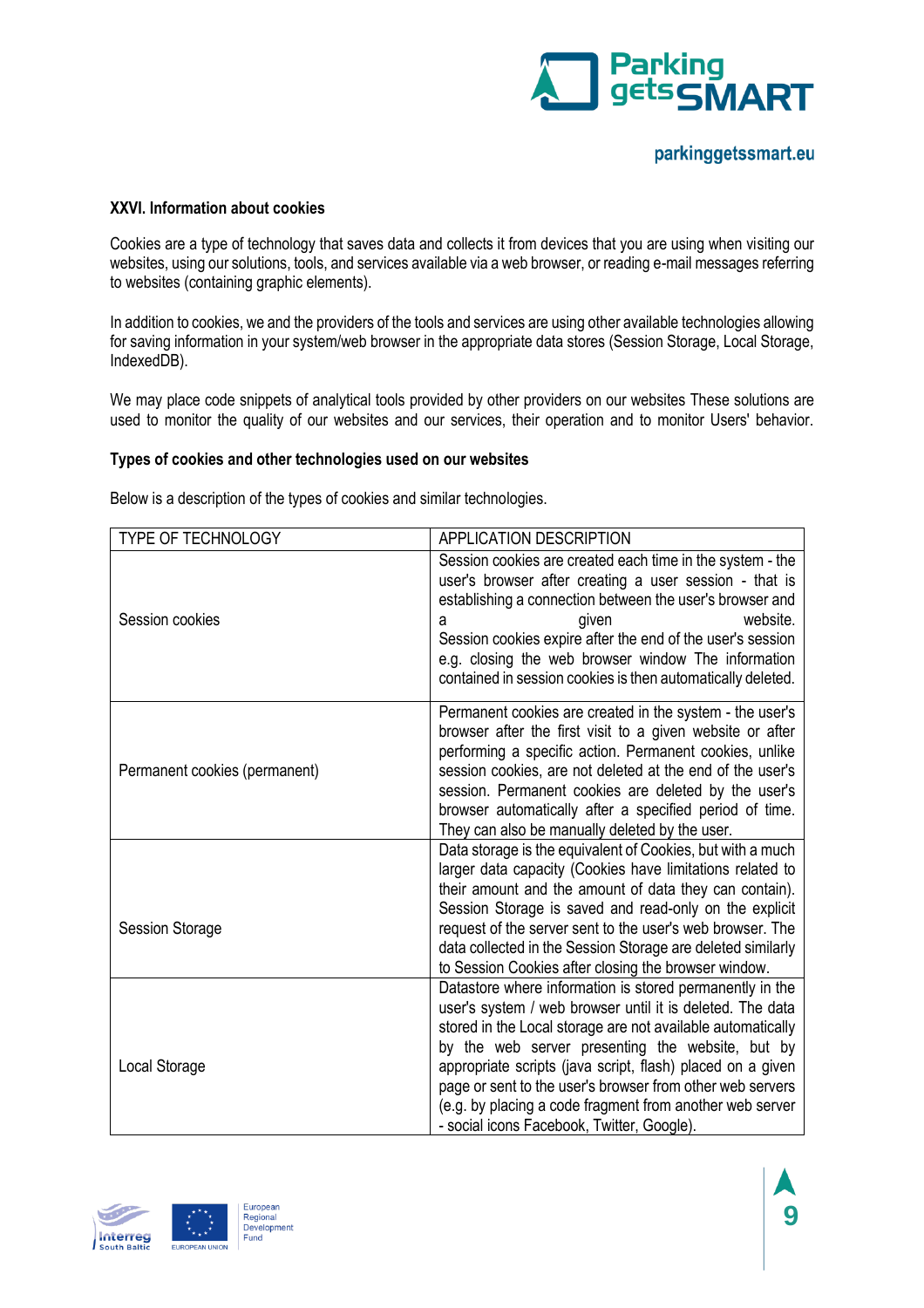

|           | A Datastore is an internal database of a web browser used    |
|-----------|--------------------------------------------------------------|
|           | to store large amounts of data. This Datastore allows you    |
|           | to store data in a structured form and in the form of files. |
| IndexedDB | The data is stored in the form of objects, to which access   |
|           | is limited only to the relevant data sources - domains or    |
|           | subdomains from which they were saved.                       |

We are using cookies and similar technologies to improve efficiency and offer future Participants of our Meetings a more refined and tailored offer.

Data analysis based on the use of cookies and similar technologies is showing us which content is the most interesting for visitors to our websites.

At the same time, the use of anonymous cookies and similar technologies allows us to present better content, without the need to send surveys and conduct activities by trial and error or selection tests.

We are able to determine what can be improved and what elements to avoid, making our websites more userfriendly

## **Purpose of using cookies and other technologies.**

Below, we are describing in detail the purposes of using individual technologies

| <b>THE</b><br><b>PURPOSE</b><br>0F<br>THE. | <b>TYPE OF TECHNOLOGY</b>           | <b>SCOPE OF APPLICATION</b>                                                                                       |
|--------------------------------------------|-------------------------------------|-------------------------------------------------------------------------------------------------------------------|
| <b>APPLICATION</b>                         |                                     | The information processed in these<br>is used for<br>Datastores<br>analysis,                                      |
|                                            |                                     | developing statistics, monitoring the<br>behavior of Users and Customers on the                                   |
|                                            | Cookies                             | Website and Services, and<br>also<br>presenting our advertisements (on our                                        |
|                                            | Local Storage                       | Website and on other websites supported                                                                           |
| Analysis and statistics                    | <b>Session Storage</b><br>IndexedDB | by the marketing platforms we use),                                                                               |
|                                            |                                     | which ultimately serves to improve the<br>Website and Services.                                                   |
|                                            |                                     | The information processed in these<br>Datastores is used to authorize the user<br>in the IT system. Thanks to the |
| User authorization                         | Cookies                             | information<br>contained<br>these<br><i>in</i>                                                                    |
|                                            |                                     | Datastores, we are able to correctly<br>recognize the user.                                                       |
|                                            |                                     | The information processed in these                                                                                |
|                                            |                                     | DataStores are used to store your<br>preferred settings which you<br>have                                         |
|                                            |                                     | chosen as part of the Website and                                                                                 |
|                                            | Cookies                             | Services. Thanks to the information                                                                               |
| Service configuration                      | Local Storage                       | contained in these DataStores, we can                                                                             |

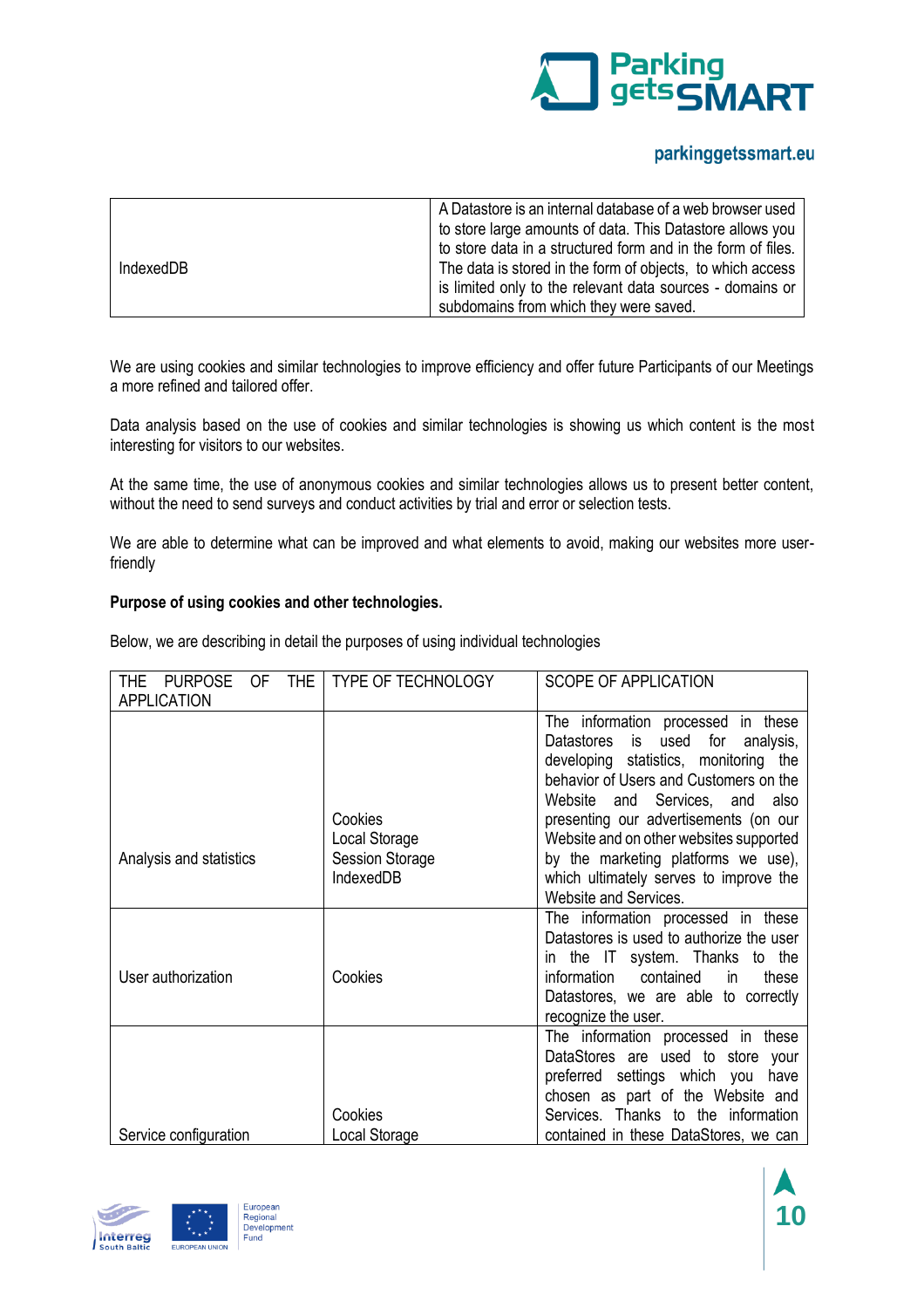

|                             |         | remember<br>the<br>settings<br>and       |
|-----------------------------|---------|------------------------------------------|
|                             |         | configurations of the website and        |
|                             |         | services as well as selected elements,   |
|                             |         | page views.                              |
|                             |         | The information processed in these       |
|                             |         | DataStores are used to store the         |
| Interface language settings | Cookies | language settings of the website or      |
|                             |         | service you have selected. Thanks to the |
|                             |         | information contained<br>these<br>in.    |
|                             |         | DataStores, we can always present you    |
|                             |         | with the correct language version.       |
|                             |         | The information processed in these       |
|                             |         | DataStores is used to provide Users and  |
| Advertisement               | Cookies | Customers with general advertisements    |
|                             |         | tailored to their preferences.           |

Most web browsers allow you to block and delete all or selected cookies from the browser settings or set an appropriate warning before saving this information in the User's system or browser.

However, it should be noted that changes to these settings consisting in limiting the use of cookies may affect some of the functions available on our websites e.g. by preventing authorization and authentication (logging into the Service User's account). If you do not change these settings, you accept the use of cookies.

## **Changing cookie settings**

Changing cookie settings in the most popular search engines:

Google Chrome[: https://support.google.com/chrome/answer/95647?hl=pl-PL](https://support.google.com/chrome/answer/95647?hl=pl-PL)

Mozilla Firefox: [https://support.mozilla.org/pl/kb/W%C5%82%C4%85czanie%20i%20wy%C5%82%C4%85czanie](https://support.mozilla.org/pl/kb/W%C5%82%C4%85czanie%20i%20wy%C5%82%C4%85czanie%20obs%C5%82ugi%20ciasteczek) [%20obs%C5%82ugi%20ciasteczek](https://support.mozilla.org/pl/kb/W%C5%82%C4%85czanie%20i%20wy%C5%82%C4%85czanie%20obs%C5%82ugi%20ciasteczek)

Opera:<https://help.opera.com/pl/latest/web-preferences/#manageCookies>

Safari: [https://support.apple.com/kb/ph21411?locale=pl\\_PL](https://support.apple.com/kb/ph21411?locale=pl_PL)

Microsoft Edge: <https://support.microsoft.com/pl-pl/help/17442/windows-internet-explorer-delete-manage-cookies>

Microsoft Internet Explorer: [https://support.microsoft.com/pl-pl/help/278835/how-to-delete-cookie-files-in-internet](https://support.microsoft.com/pl-pl/help/278835/how-to-delete-cookie-files-in-internet-explorer)[explorer](https://support.microsoft.com/pl-pl/help/278835/how-to-delete-cookie-files-in-internet-explorer)

## **List of trusted partners' services**

The current list of services of our trusted Partners, whose scripts we place on our websites in order to save information in cookies and in DataStores using other technologies, and to whom we may transfer your personal data in connection with the provision of information society services.

| <b>SERVICE</b> | <b>WEB ADDRESS</b> | PRIVACY POLICY |
|----------------|--------------------|----------------|
|----------------|--------------------|----------------|